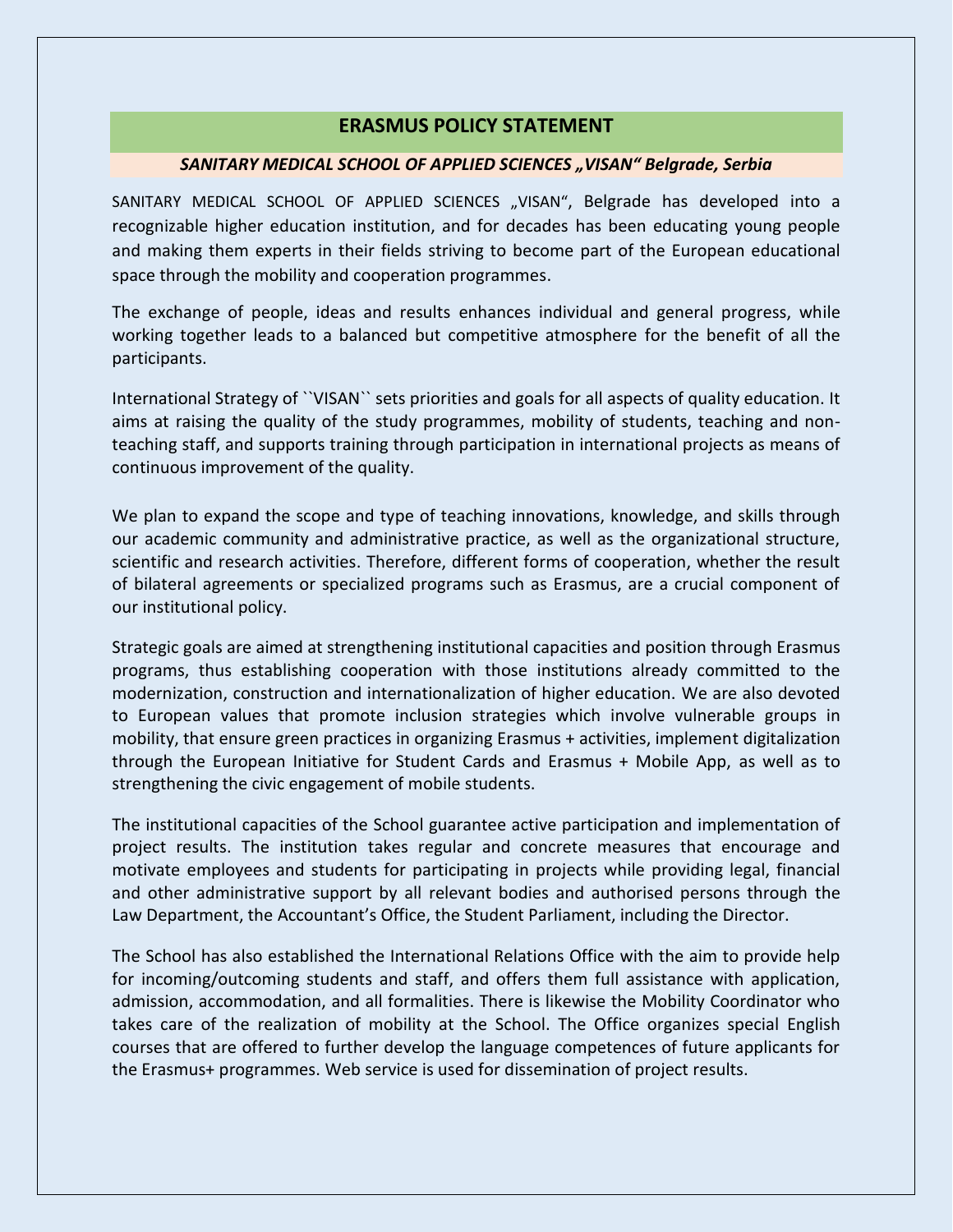Our Institution prioritises the continual promotion and improvement of the teaching process and the development of students' practical skills, with a strong emphasis on the principles of non-discrimination, transparency and social inclusion, civic engagement, innovation, digitalization and environmental sustainability, in Europe and beyond by enabling students from all study fields and at all study cycles to have the opportunity to study or train abroad as part of their studies.

We hope that ``VISAN`` will become able to join the sphere of European education as a partner, capable of contributing to the goal of building a European Education Area.

The objectives of the participation in Erasmus are as follows:

- expose students to different views, knowledge, teaching and research methods as well as work practices in their study field in the European and international context;
- develop their transversal skills such as communication skills, language skills, critical thinking, problem solving, inter-cultural skills and research skills;
- develop digital and green skills, that will enable them to tackle the challenges of today and tomorrow;
- facilitate personal development such as the ability to adapt to new situations and selfconfidence.

The objective is also to enable staff to:

- share their expertise;
- experience new teaching environments;
- acquire new innovative pedagogical and curriculum design skills as well as digital skills;
- connect with their peers abroad to develop common activities to achieve the programme's objectives;
- exchange good practices and enhance cooperation between higher education institutions;
- better prepare students for the world of work.

Mobility provides ``VISAN`` with the opportunity of incorporation of new teaching and learning methodology into already existed academic curricula, thereby continuously improving the quality and relevance of ``VISAN`` education. ``VISAN`` is also recognised as an institution attempting to be up to date with the ever changing needs of employers. Thus, ``VISAN`` seeks to strengthen related professions by organizing lifelong educations and offering career guidance and counselling. Mobility increases the chances of becoming familiar with the best practices of school with similar orientation and their application in Serbia.

The major expected impact of the EU programmes is contribution to the modernisation of our institution by helping students become globally competent graduates, and by improving the quality and relevance of our programs. Also, mobility will have a strong impact on development of the capacities of our students and researchers to participate in important international knowledge communities.